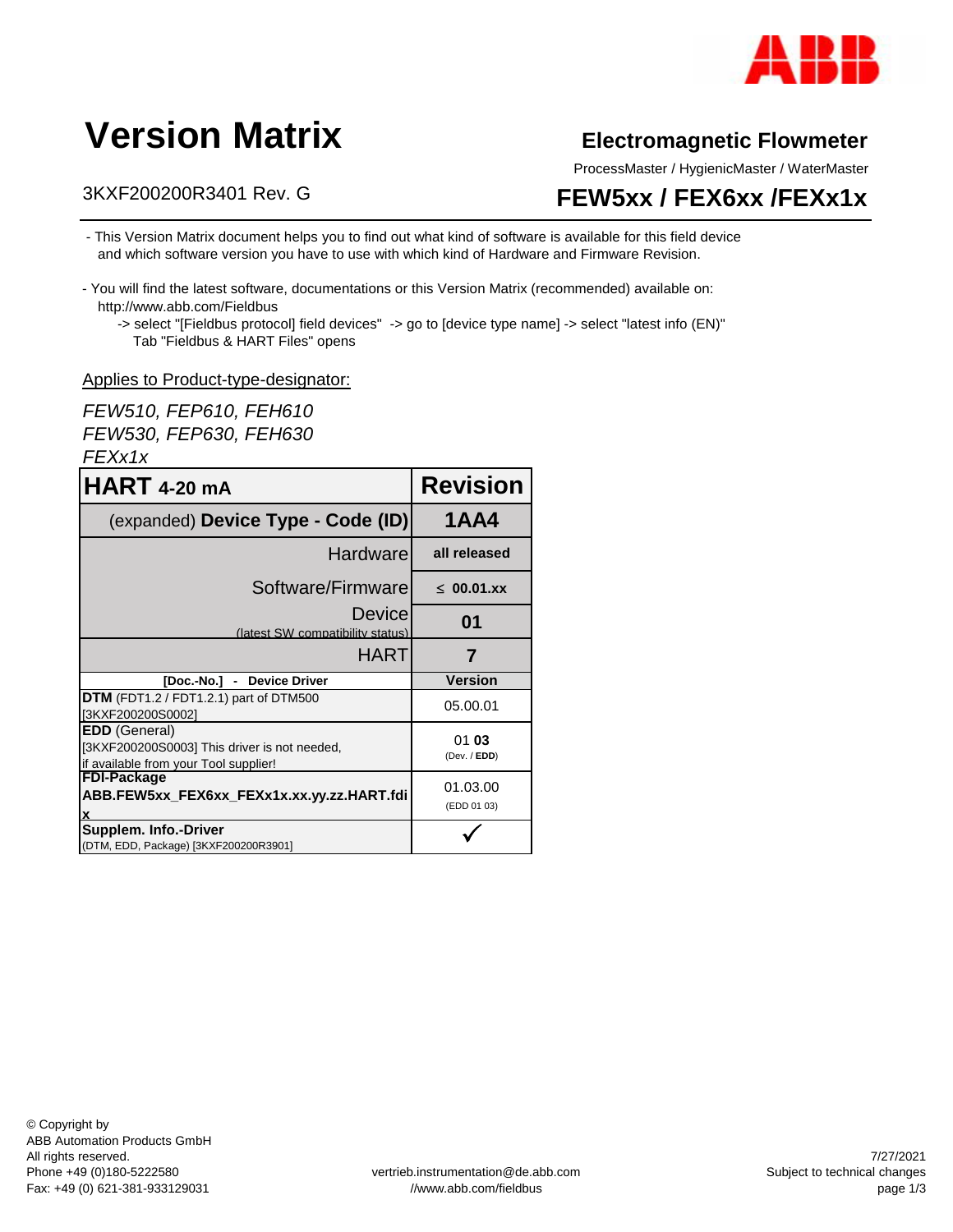

# **Version Matrix**

3KXF200200R3401 Rev. G

#### **Electromagnetic Flowmeter**

ProcessMaster / HygienicMaster / WaterMaster

### **FEW5xx / FEX6xx /FEXx1x**

Applies to Product-type-designator:

#### FEW530, FEP630, FEH630

| <b>Profibus DP</b>                                                  | <b>Revision</b>         |
|---------------------------------------------------------------------|-------------------------|
| PNO (ID)                                                            | 3432                    |
| <b>Hardware</b>                                                     | all released            |
| Firmware                                                            | $\leq$ 01.07.xx         |
| Device<br>(latest SW compatibility status)                          | 01                      |
| - Device Driver<br>[Doc.-No.]                                       | <b>Version</b>          |
| $DTM$ (FDT1.2 / FDT1.2.1) part of DTM500<br>[3KXF200200S0005]       | 05.00.00                |
| <b>GSD</b><br>[3KXF200200S0004]                                     | 01.00.00                |
| <b>FDI-Package</b><br>ABB.FEW5xx_FEX6xx.xx.yy.zz.PROFIBUS.fidx      | 01.00.01<br>(EDD 01 02) |
| Supplem. Info.-Driver<br>(DTM, GSD, EDD, Package) [3KXF200204R3901] |                         |